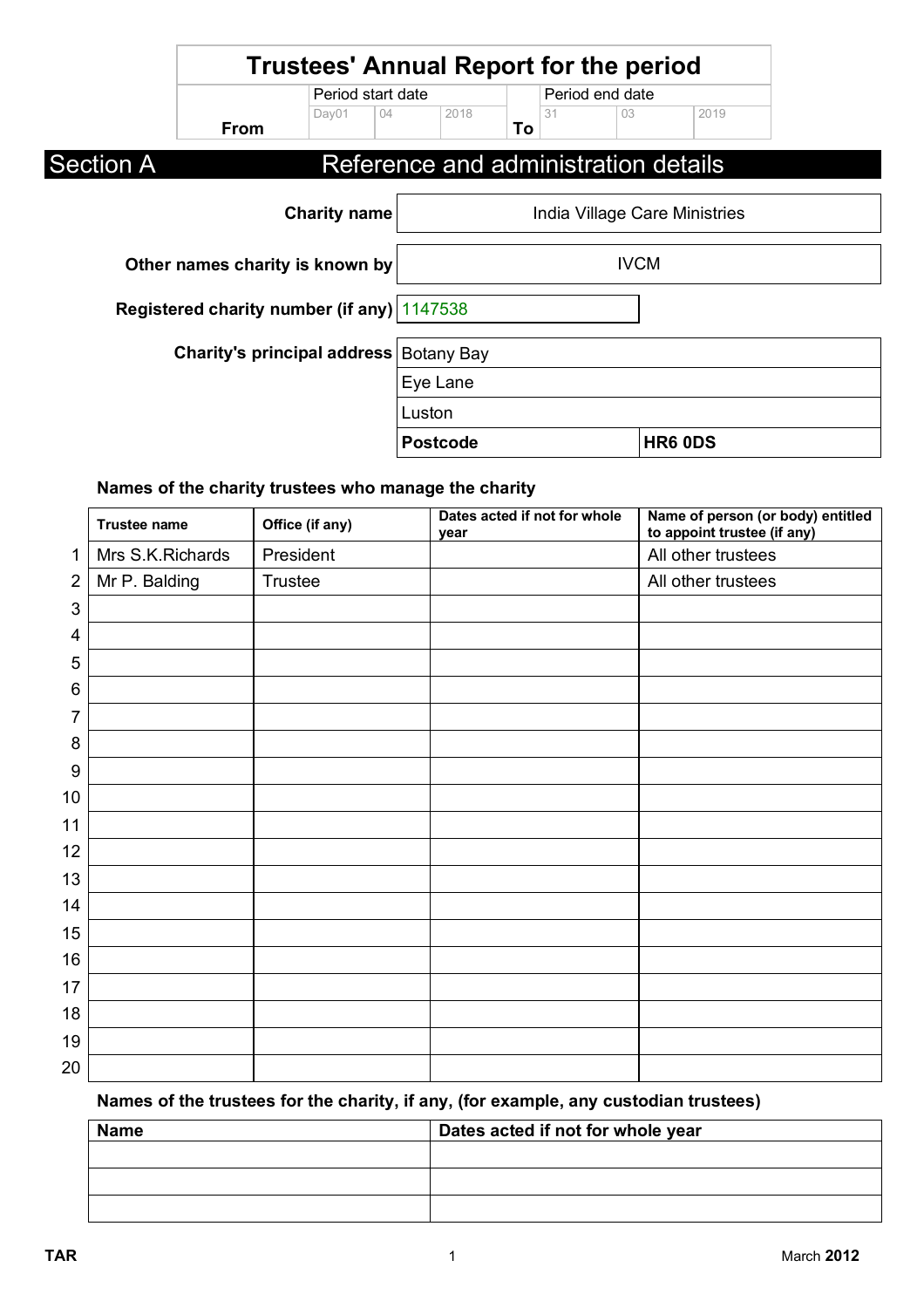### **Names and addresses of advisers (Optional information)**

| <b>Type of adviser</b> | <b>Name</b> | <b>Address</b> |
|------------------------|-------------|----------------|
|                        |             |                |
|                        |             |                |
|                        |             |                |
|                        |             |                |

**Name of chief executive or names of senior staff members (Optional information)**

# **Section B Structure, governance and management**

### **Description of the charity's trusts**

| Type of governing document<br>(eg. trust deed, constitution)        | <b>Trust Deed</b>                        |
|---------------------------------------------------------------------|------------------------------------------|
| How the charity is constituted<br>(eg. trust, association, company) | Trust                                    |
| Trustee selection methods<br>(eg. appointed by, elected by)         | Appointed by agreement of other trustees |

### **Additional governance issues (Optional information)**

| You may choose to include<br>additional information, where<br>relevant, about:                        |                                                                                                                                                                                                                                                                                                                                        |
|-------------------------------------------------------------------------------------------------------|----------------------------------------------------------------------------------------------------------------------------------------------------------------------------------------------------------------------------------------------------------------------------------------------------------------------------------------|
| policies and procedures<br>adopted for the induction and<br>training of trustees;                     |                                                                                                                                                                                                                                                                                                                                        |
| • the charity's organisational<br>structure and any wider<br>network with which the charity<br>works; |                                                                                                                                                                                                                                                                                                                                        |
| relationship with any related<br>parties;                                                             |                                                                                                                                                                                                                                                                                                                                        |
| trustees' consideration of<br>major risks and the system<br>and procedures to manage<br>them.         |                                                                                                                                                                                                                                                                                                                                        |
| <b>Section C</b>                                                                                      | <b>Objectives and activities</b>                                                                                                                                                                                                                                                                                                       |
| Summary of the objects of the<br>charity set out in its<br>governing document                         | Objects:<br>• To advance the Christian faith in India amongst all regions<br>and sectors of society, in particular but not exclusively, by<br>supporting and funding the charity called 'India Village Care<br>Ministries' in India.'<br>In order to carry out this objective our aims are to promote<br>IVCM in the west in order to: |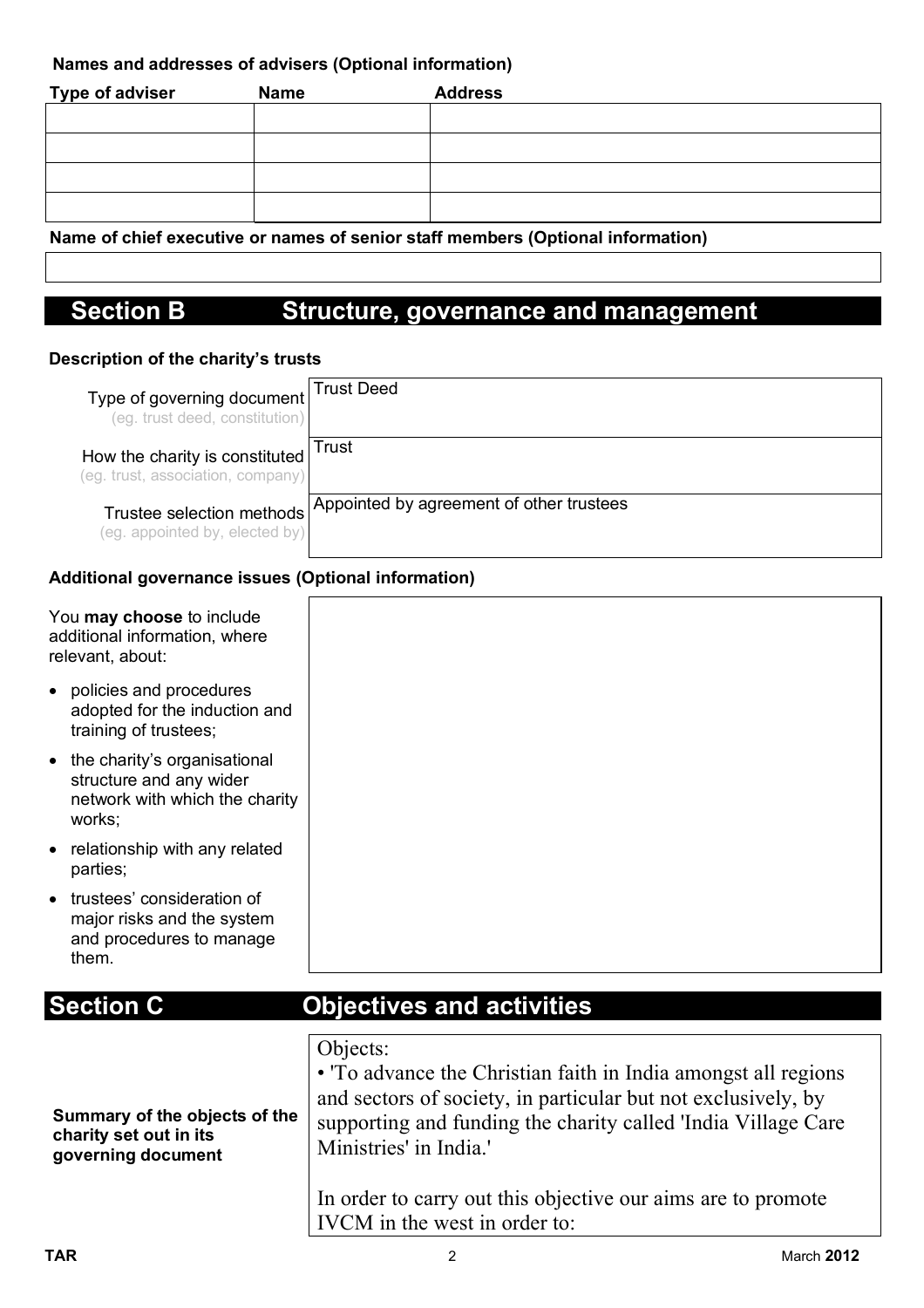1. Provide financial contributions for the charity "India Village Care Ministries" in India.

2. To support pastors working for IVCM India and the churches they minister to.

3. To help equip churches associated with IVCM India.

4. Support missionaries who work to fulfil the aims of IVCM.

5. Maintain control of grants given to IVCM in India by

informing the Indian organiser what the money was raised for and insisting he reports back on a regular basis how the money was spent.

6. Encourage and support the leaders of the Indian charity by use of regular telecommunications plus meeting with the directors and trustees in India face to face as well as in a missional context as regularly as possible, preferably at least once per year.

7. Advance Christ's Kingdom amongst India's young people by teaching Biblical truths of obedience, reverence, discipline, self respect and all that tends towards Christ likeness.

8. To encourage and teach Indian women in the faith and to treat them as equals.

9. Plant and build new churches all over India, particularly in remote villages.

10. Support independent Indian church pastors, giving them teaching and encouragement. To enable them to get together intermittently so that they can share ideas and give each other support.

11. Care for those in India who do not otherwise have family support such as widows and orphans.

12. Build and support orphanages in India for the welfare of orphans/semi orphan children plus abandoned, neglected and homeless poor children who have no other means of welfare and support.

13. Provide education in India for those who lack schooling including those in orphanages.

14. Establish Bible colleges to train new pastors who will, in particular, work in rural villages

15. Establish vocational training centres to train orphans, poor and rural students to enable them to work in the community or become self sufficient in rural areas.

16. To establish mobile primary health care centres and mobile clinics and also to conduct medical camps for the welfare of poor people in India.

17. Provide water supplies in remote Indian villages.

18. Assist in providing employment in deprived areas including the provision of essential equipment to carry out the particular work.

19. Work for the eradication of female infanticide.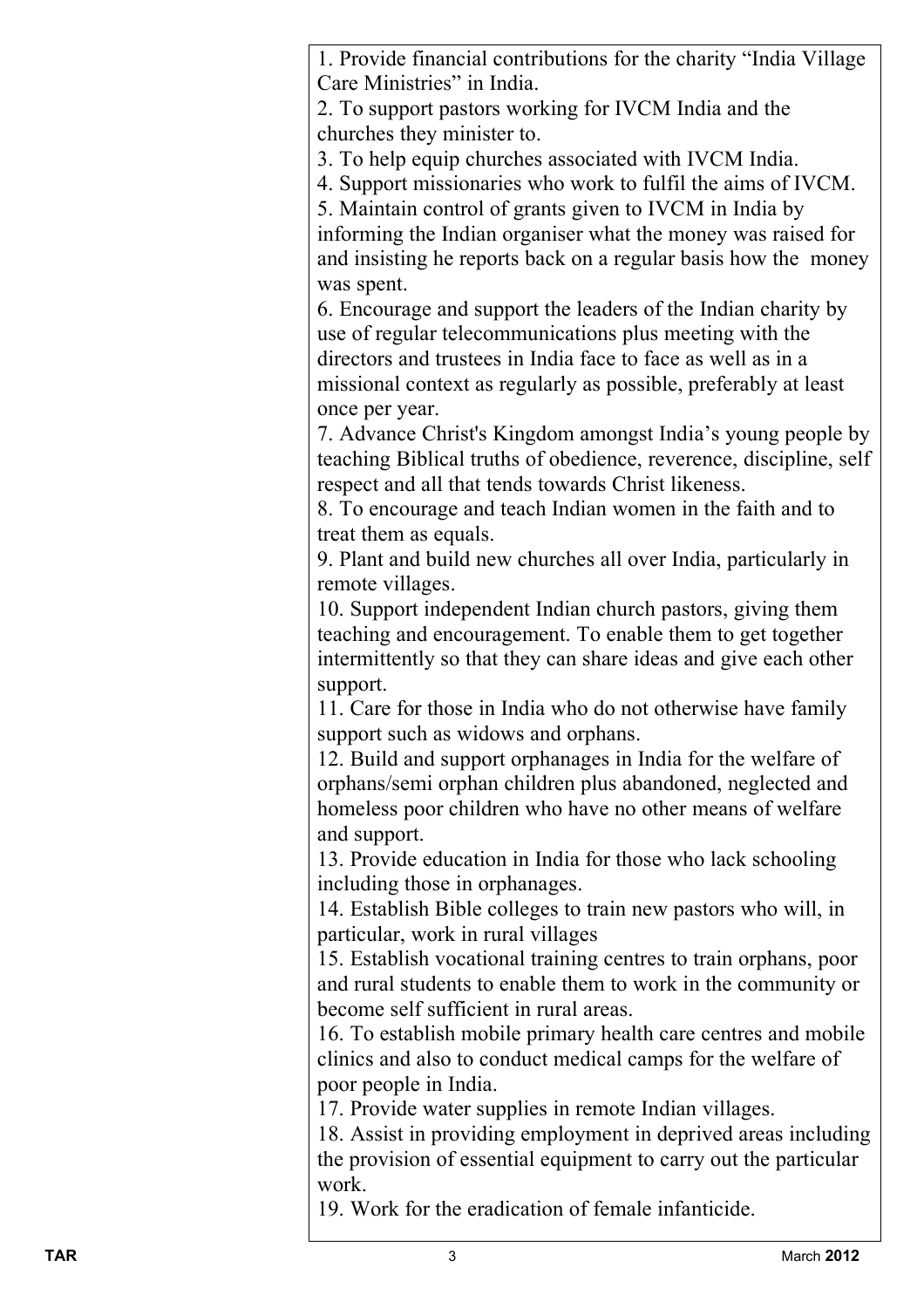|                                                                                                                                                                                                                             | In carrying out this review the trustees have considered the Charity<br>Commissions general guidance on public benefit and in particular its<br>supplementary public guidance on the advancement of religion for the<br>public benefit.<br>Many of IVCM's objectives have continued to be achieved this year.<br>All sponsors have been updated and informed regularly of all activities in                                                                                                                                                                                     |  |  |  |
|-----------------------------------------------------------------------------------------------------------------------------------------------------------------------------------------------------------------------------|---------------------------------------------------------------------------------------------------------------------------------------------------------------------------------------------------------------------------------------------------------------------------------------------------------------------------------------------------------------------------------------------------------------------------------------------------------------------------------------------------------------------------------------------------------------------------------|--|--|--|
|                                                                                                                                                                                                                             | India thereby giving them encouragement to maintain their support.                                                                                                                                                                                                                                                                                                                                                                                                                                                                                                              |  |  |  |
| <b>Summary of the main</b><br>activities undertaken for the<br>public benefit in relation to<br>these objects (include within<br>this section the statutory<br>declaration that trustees have<br>had regard to the guidance | All IVCM Pastors in India have been financially supported throughout the<br>year and thereby encouraged in their ministry. Month by month financial<br>oversight continued by the updating of the current budget sheet with<br>actual figures so as to facilitate informed decisions during the year over<br>the on-going responsible use of that money. This also enabled tighter<br>accountability to those who support regularly. The number of Pastors<br>serving in India has increased this year to 34 and all of them have been<br>financially supported to some degree. |  |  |  |
| issued by the Charity<br><b>Commission on public</b><br>benefit)                                                                                                                                                            | IVCM orphans have been provided with the essential needs of a home to<br>live in and food to eat, as well as new bedding, toys and games, etc.<br>IVCM India now cares for 25 orphans to keep in line with Indian<br>government guidelines for the facilities provided. General repairs and<br>safety equipment has been installed.                                                                                                                                                                                                                                             |  |  |  |
|                                                                                                                                                                                                                             | Funding enabled some of the poorest children in several other remote<br>rural villages to receive some regular education and stationery needs.                                                                                                                                                                                                                                                                                                                                                                                                                                  |  |  |  |
|                                                                                                                                                                                                                             | Many widows were provided with new saris to wear regularly during the<br>year, and some financial help was given for medical emergencies.                                                                                                                                                                                                                                                                                                                                                                                                                                       |  |  |  |
|                                                                                                                                                                                                                             | Micah Bible students continued to receive training during their first,<br>second and third year diploma courses. A graduation ceremony was held<br>in February '19 for those at the end of their second and third year studies.                                                                                                                                                                                                                                                                                                                                                 |  |  |  |
| Additional details of objectives and activities (Optional information)                                                                                                                                                      |                                                                                                                                                                                                                                                                                                                                                                                                                                                                                                                                                                                 |  |  |  |

You **may choose** to include further statements, where relevant, about:

- policy on grantmaking;
- policy programme related investment;
- contribution made by volunteers.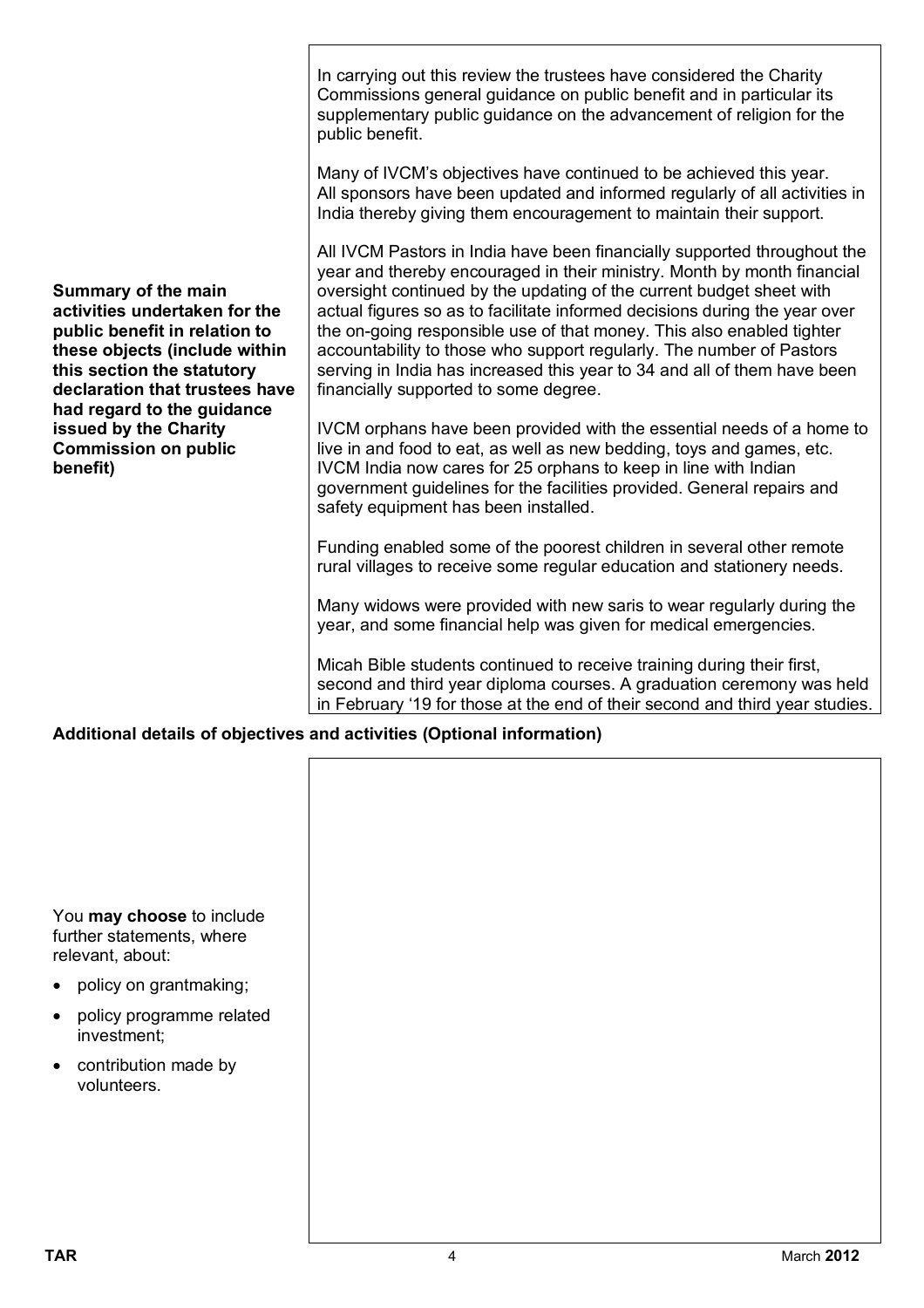**Summary of the main achievements of the charity during the year**

# Section D **Achievements** and performance

IVCM has continued to receive on-going financial support during 2018/19 to enable it to achieve its main aims during the year. Sponsors have been encouraged and kept informed of the work their financial support is achieving.

IVCM has continued to claim gift aid tax back on donations as far as possible thereby increasing the value of financial support sent out to India during the year.

In February 2019 a successful mission trip to India took place with a team of two people from the UK. During this trip some of the IVCM churches were visited and encouraged. A longer time was spent in a number of these churches to collate more in depth information about the lives of the individual IVCM pastors. Better insight was obtained about them and their families and any specific needs and challenges they face in carrying out their pastoral and outreach village work, as well as their accomplishments and encouragements. This information is shared with sponsors using the quarterly news sheets throughout the year so as to encourage continued support.

During the mission trip, youth meetings, women's meetings and independent village pastor meetings were also held, all of which were well attended and positive responses received. Many people were challenged and encouraged in an often difficult place to live. Micah Bible students were given extra classes and a graduation ceremony took place for the successful Micah students.

Although IVCM UK does not work directly with children and vulnerable adults within the UK it has worked together with IVCM India in establishing a Safeguarding Policy for these groups in India and those working as pastors in India were informed and equipped accordingly. This policy was reviewed and presented afresh this year to the pastors in India as some were new to IVCM and others importantly reminded.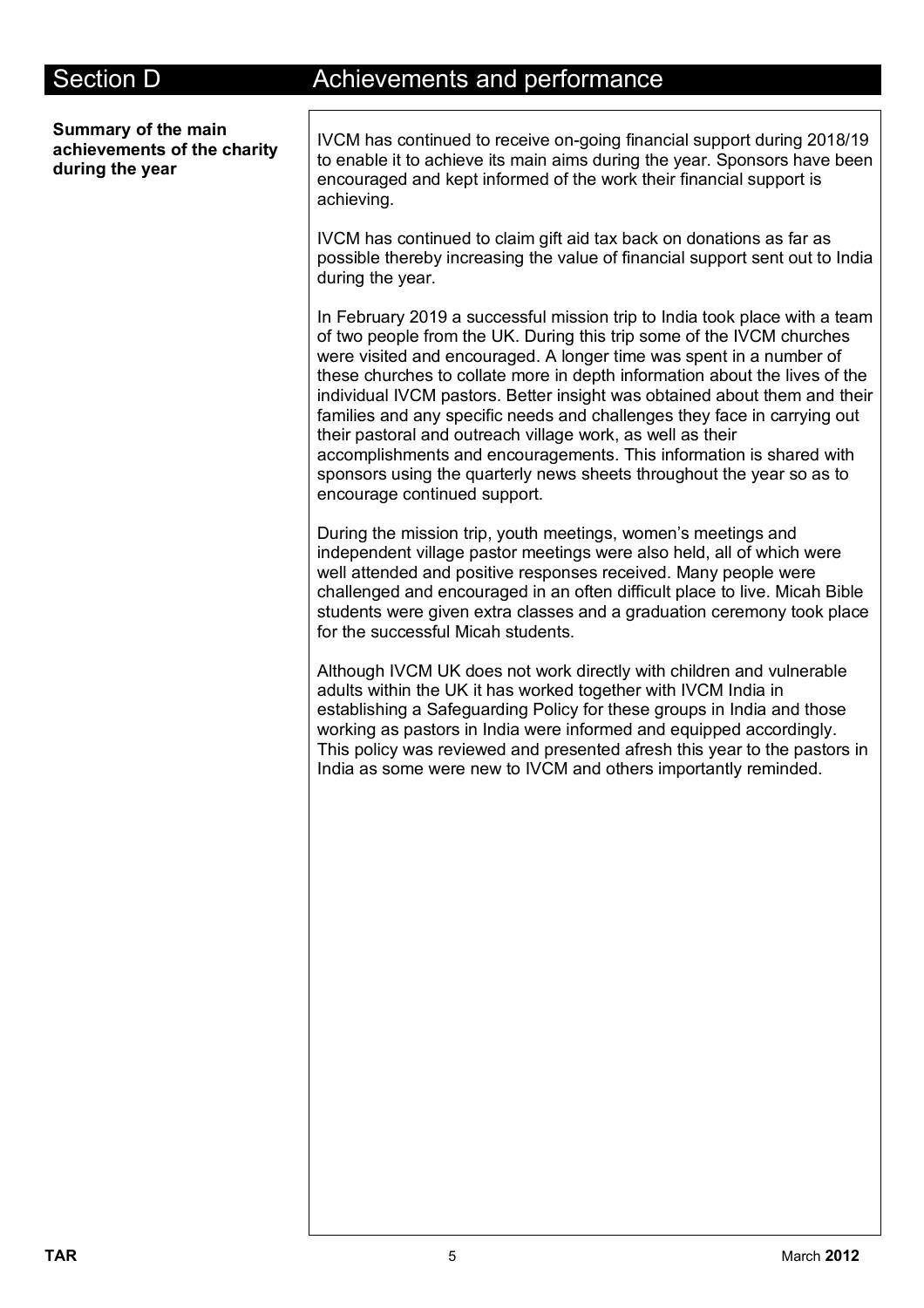| <b>Section E</b>                                                                                        | <b>Financial review</b>                                               |
|---------------------------------------------------------------------------------------------------------|-----------------------------------------------------------------------|
| <b>Brief statement of the</b><br>charity's policy on reserves                                           | A minimum cash reserve of £2000 is maintained in the current account. |
| Details of any funds materially<br>in deficit                                                           |                                                                       |
| <b>Further financial review details (Optional information)</b>                                          |                                                                       |
| You may choose to include<br>additional information, where<br>relevant about:                           |                                                                       |
| the charity's principal<br>$\bullet$<br>sources of funds (including<br>any fundraising);                |                                                                       |
| how expenditure has<br>$\bullet$<br>supported the key objectives<br>of the charity;                     |                                                                       |
| investment policy and<br>$\bullet$<br>objectives including any<br>ethical investment policy<br>adopted. |                                                                       |

# **Section F Other optional information**

# **Section G** Declaration

**The trustees declare that they have approved the trustees' report above.** 

### **Signed on behalf of the charity's trustees**

| Signature(s)                                                     |                                        |  |
|------------------------------------------------------------------|----------------------------------------|--|
|                                                                  | <b>Full name(s)</b> Susan Kym Richards |  |
| Position (eg Secretary, Chair, Trustee, Chair, Secretary<br>etc) |                                        |  |
|                                                                  | Date $\big 12/11/2019\big $            |  |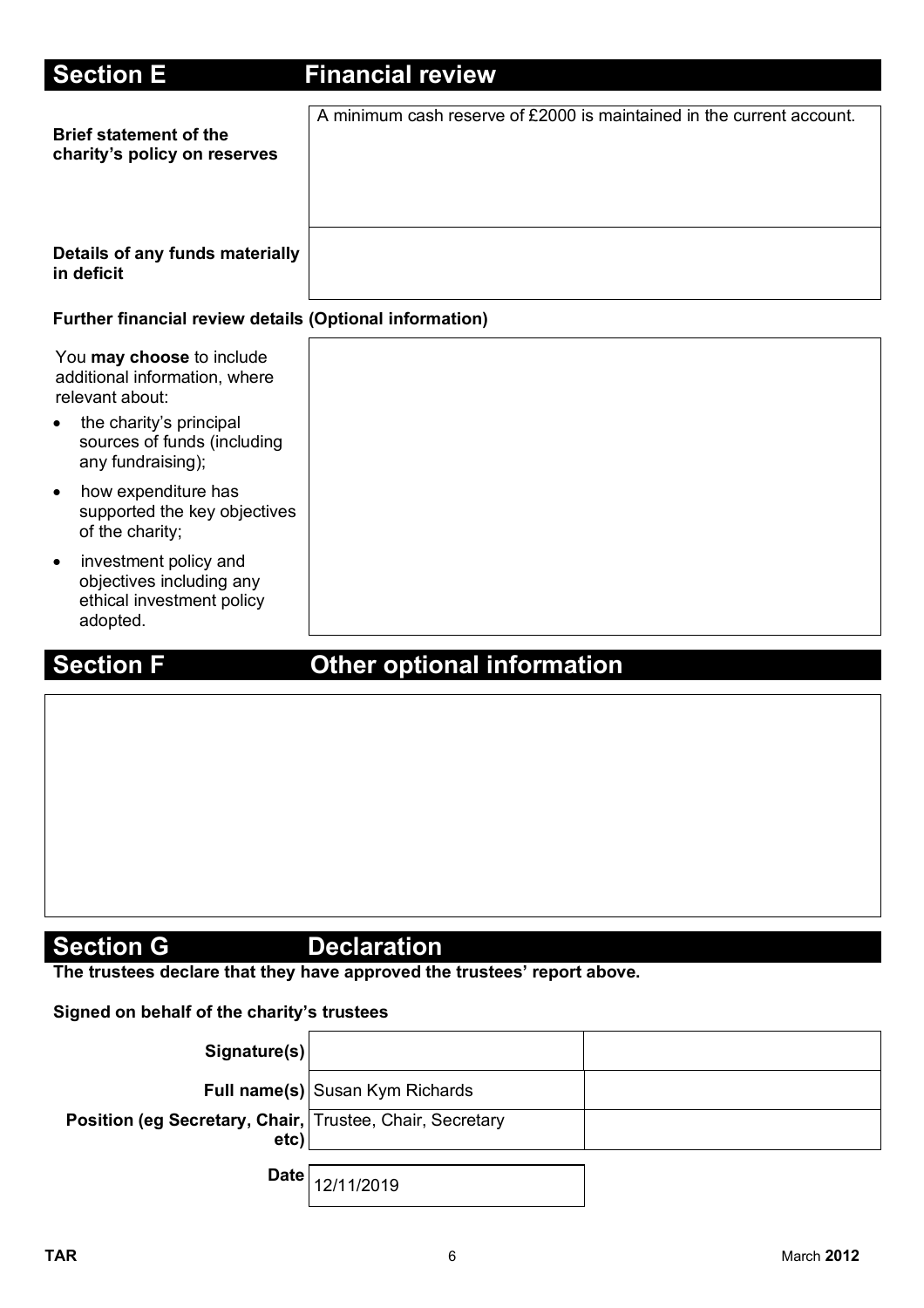|                                                                                                                                                                                                                                                                                | <b>Charity Name</b>                                                        |                         |                           |  |  |
|--------------------------------------------------------------------------------------------------------------------------------------------------------------------------------------------------------------------------------------------------------------------------------|----------------------------------------------------------------------------|-------------------------|---------------------------|--|--|
| <b>CHARITY</b><br><b>COMMISSION</b>                                                                                                                                                                                                                                            | <b>India Village Care Ministries</b><br><b>Receipts and payments accor</b> |                         |                           |  |  |
|                                                                                                                                                                                                                                                                                | For the period<br>from                                                     | Period start date       | To                        |  |  |
|                                                                                                                                                                                                                                                                                |                                                                            | 1st April 2018          |                           |  |  |
| <b>Section A Receipts and payments</b>                                                                                                                                                                                                                                         |                                                                            |                         |                           |  |  |
|                                                                                                                                                                                                                                                                                | <b>Unrestricted</b><br>funds                                               | <b>Restricted funds</b> | <b>Endowment</b><br>funds |  |  |
|                                                                                                                                                                                                                                                                                | to the nearest<br>£                                                        | to the nearest £        | to the nearest £          |  |  |
| <b>A1 Receipts</b>                                                                                                                                                                                                                                                             |                                                                            |                         |                           |  |  |
| <b>Regular Donations</b>                                                                                                                                                                                                                                                       | 5,256                                                                      | ٠                       |                           |  |  |
| <b>Unspecified Donations</b>                                                                                                                                                                                                                                                   | 1,496                                                                      | $\blacksquare$          |                           |  |  |
| <b>Foreign Donations</b>                                                                                                                                                                                                                                                       | 13,880                                                                     |                         |                           |  |  |
| <b>Mission Donations</b>                                                                                                                                                                                                                                                       |                                                                            | 290                     |                           |  |  |
| <b>Project Donations</b>                                                                                                                                                                                                                                                       |                                                                            | 2,328                   |                           |  |  |
| <b>Craft Sales</b>                                                                                                                                                                                                                                                             | 163                                                                        |                         |                           |  |  |
| Gift Aid                                                                                                                                                                                                                                                                       | 1,701<br>25                                                                | ۰                       |                           |  |  |
| Bank Interest on Deposit<br><b>Sub total (Gross income for AR)</b>                                                                                                                                                                                                             |                                                                            |                         |                           |  |  |
|                                                                                                                                                                                                                                                                                | 22,521                                                                     | 2,618                   |                           |  |  |
| A2 Asset and investment sales,                                                                                                                                                                                                                                                 |                                                                            |                         |                           |  |  |
| (see table).                                                                                                                                                                                                                                                                   |                                                                            |                         |                           |  |  |
|                                                                                                                                                                                                                                                                                |                                                                            |                         |                           |  |  |
|                                                                                                                                                                                                                                                                                |                                                                            |                         |                           |  |  |
| Sub total                                                                                                                                                                                                                                                                      |                                                                            |                         |                           |  |  |
|                                                                                                                                                                                                                                                                                |                                                                            |                         |                           |  |  |
|                                                                                                                                                                                                                                                                                |                                                                            |                         |                           |  |  |
| <b>Total receipts</b>                                                                                                                                                                                                                                                          | 22,521                                                                     | 2,618                   |                           |  |  |
|                                                                                                                                                                                                                                                                                |                                                                            |                         |                           |  |  |
|                                                                                                                                                                                                                                                                                | 14,400                                                                     | ٠                       | ٠                         |  |  |
|                                                                                                                                                                                                                                                                                |                                                                            | 2,780                   | ٠                         |  |  |
|                                                                                                                                                                                                                                                                                | 2,700                                                                      |                         |                           |  |  |
|                                                                                                                                                                                                                                                                                |                                                                            | ٠                       | ٠                         |  |  |
|                                                                                                                                                                                                                                                                                |                                                                            | ٠                       | ۰                         |  |  |
|                                                                                                                                                                                                                                                                                | 126                                                                        | ۰                       |                           |  |  |
|                                                                                                                                                                                                                                                                                | 111                                                                        | ۰                       |                           |  |  |
|                                                                                                                                                                                                                                                                                | 80                                                                         | ٠                       | ٠                         |  |  |
|                                                                                                                                                                                                                                                                                |                                                                            | ۰                       |                           |  |  |
| Sub total                                                                                                                                                                                                                                                                      | 17,417                                                                     | 2,780                   |                           |  |  |
|                                                                                                                                                                                                                                                                                |                                                                            |                         |                           |  |  |
|                                                                                                                                                                                                                                                                                |                                                                            |                         |                           |  |  |
|                                                                                                                                                                                                                                                                                |                                                                            |                         |                           |  |  |
|                                                                                                                                                                                                                                                                                |                                                                            |                         |                           |  |  |
|                                                                                                                                                                                                                                                                                |                                                                            |                         |                           |  |  |
| Sub total                                                                                                                                                                                                                                                                      |                                                                            |                         |                           |  |  |
|                                                                                                                                                                                                                                                                                |                                                                            |                         |                           |  |  |
| <b>Total payments</b>                                                                                                                                                                                                                                                          | 17,417                                                                     | 2,780                   |                           |  |  |
| <b>A3 Payments</b><br>To India - Support<br>To India - Projects<br>To India - Mission trip expenses<br>Travel<br>Crafts<br>Publicity<br>Administration<br><b>Bank Charges</b><br><b>A4 Asset and investment</b><br>purchases, (see table)<br><b>Net of receipts/(payments)</b> |                                                                            | 162                     |                           |  |  |
|                                                                                                                                                                                                                                                                                | 5,104                                                                      |                         |                           |  |  |
| A5 Transfers between funds<br>A6 Cash funds last year end<br>CCXX R1 accounts (SS)                                                                                                                                                                                             | 162<br>12,783                                                              | 162<br>3,000            |                           |  |  |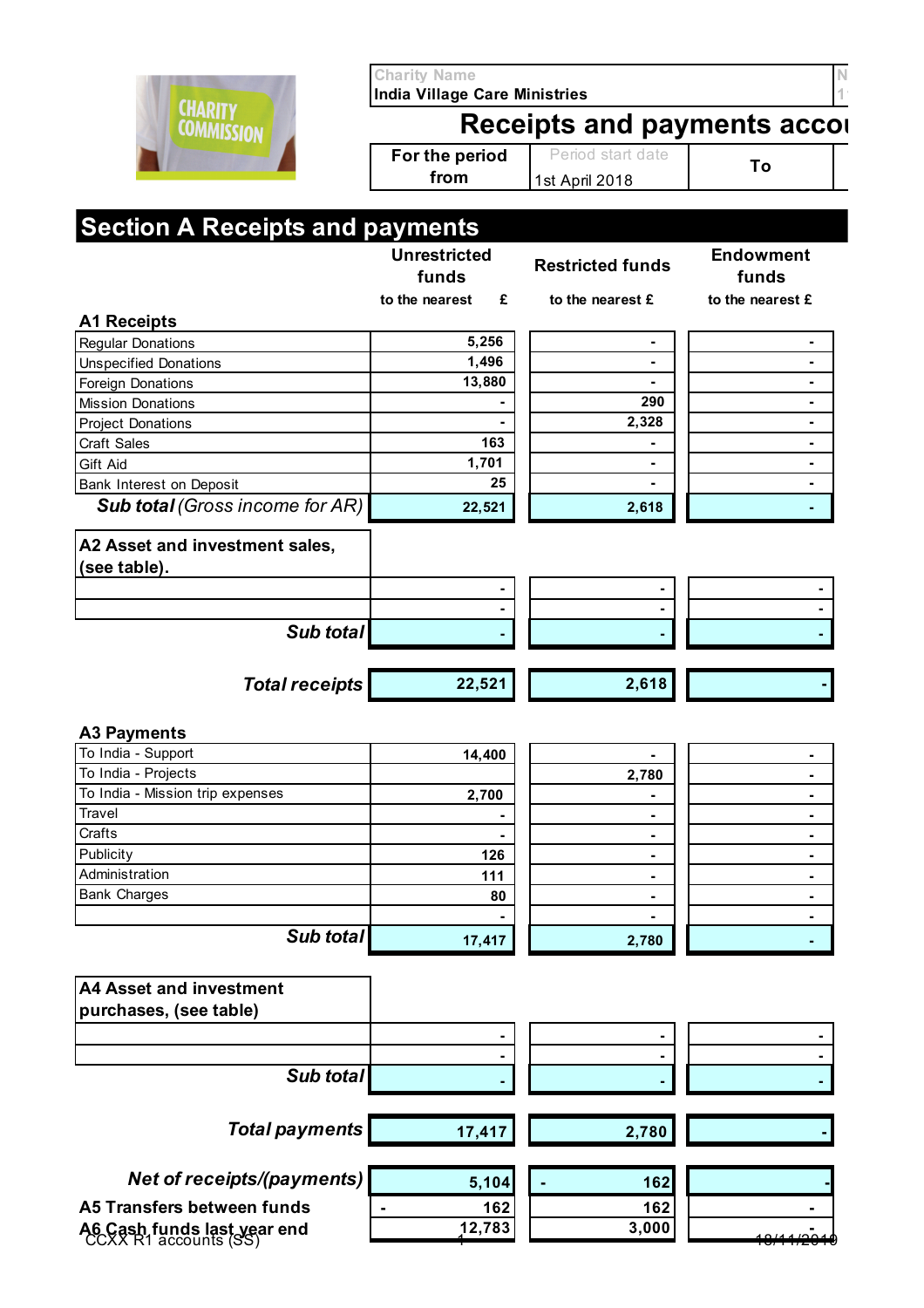| <b>Cash funds this year end</b> | 17,725 | 3,000 |  |
|---------------------------------|--------|-------|--|
|---------------------------------|--------|-------|--|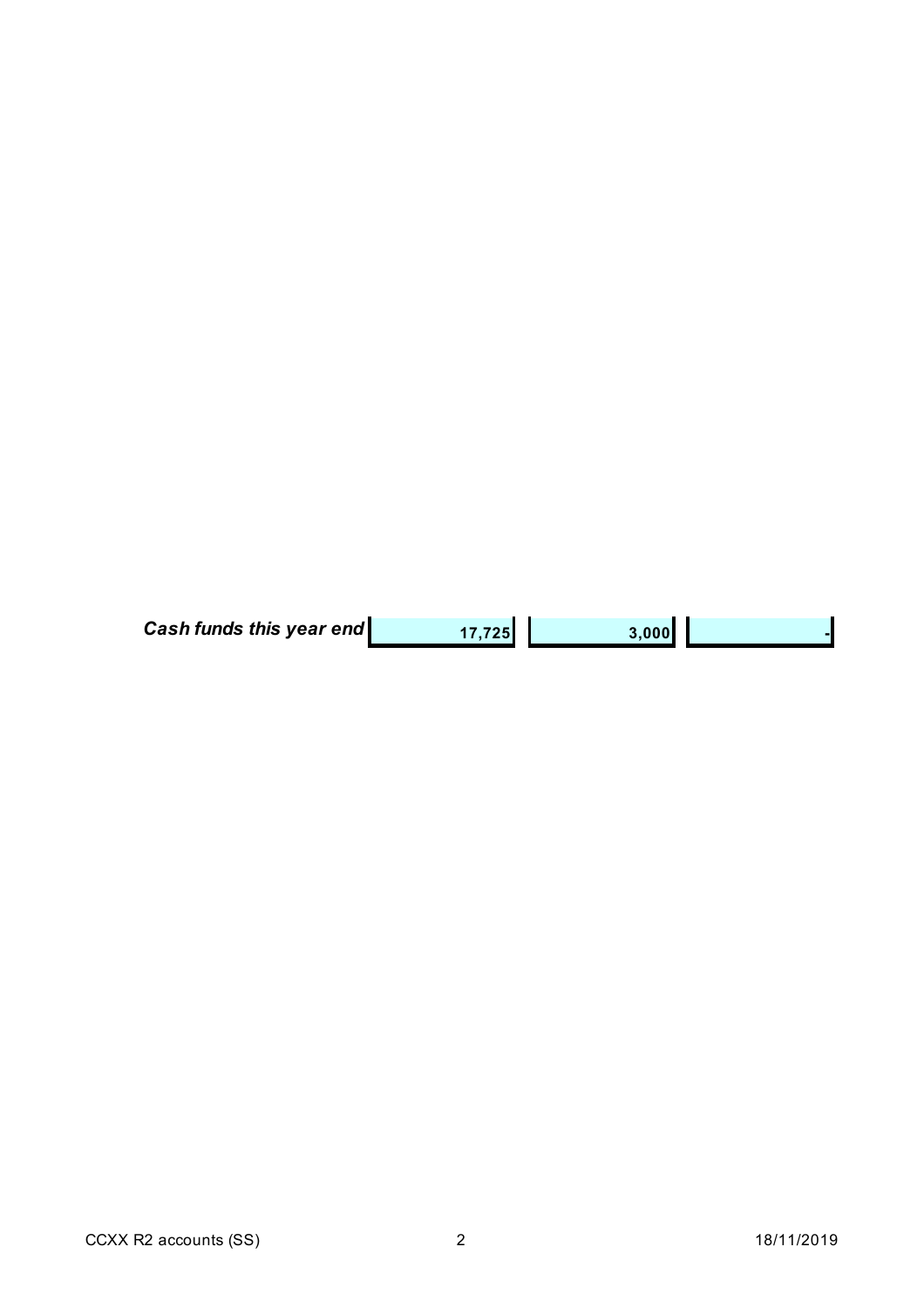# **Section B Statement of assets and liabilities at the end of the periodist**

|                                 |                                                        | <b>Unrestricted</b> |
|---------------------------------|--------------------------------------------------------|---------------------|
| <b>Categories</b>               | <b>Details</b>                                         | funds               |
|                                 |                                                        | to nearest £        |
| <b>B1 Cash funds</b>            | Projects                                               | ۰                   |
|                                 | Mission trip reserve                                   | 4,308               |
|                                 | Cash                                                   | 13,417              |
|                                 | <b>Total cash funds</b>                                | 17,725              |
|                                 | (agree balances with receipts and payments account(s)) | OK                  |
|                                 |                                                        | <b>Unrestricted</b> |
|                                 |                                                        | funds               |
|                                 | <b>Details</b>                                         | to nearest £        |
| <b>B2 Other monetary assets</b> |                                                        | $\blacksquare$      |
|                                 |                                                        | ٠                   |
|                                 |                                                        |                     |
|                                 |                                                        | ۰                   |
|                                 |                                                        | ۰                   |
|                                 |                                                        |                     |
|                                 |                                                        |                     |
|                                 |                                                        | Fund to which asset |
|                                 | <b>Details</b>                                         | belongs             |
| <b>B3 Investment assets</b>     |                                                        |                     |
|                                 |                                                        |                     |
|                                 |                                                        |                     |
|                                 |                                                        |                     |
|                                 |                                                        |                     |

### **B4 Assets retained for the charity's own use**

| <b>Details</b> | belongs |
|----------------|---------|
|                |         |
|                |         |
|                |         |
|                |         |
|                |         |
|                |         |
|                |         |
|                |         |
|                |         |
|                |         |

**Fund to which asset** 

### **B5 Liabilities**

CCXX R3 accounts (SS)  $\begin{array}{ccc} 3 & 3 & 18/11/2019 \\ 1 & 18/11/2019 & 18/11/2019 \\ \end{array}$ 

**Fund to which Details liability relates**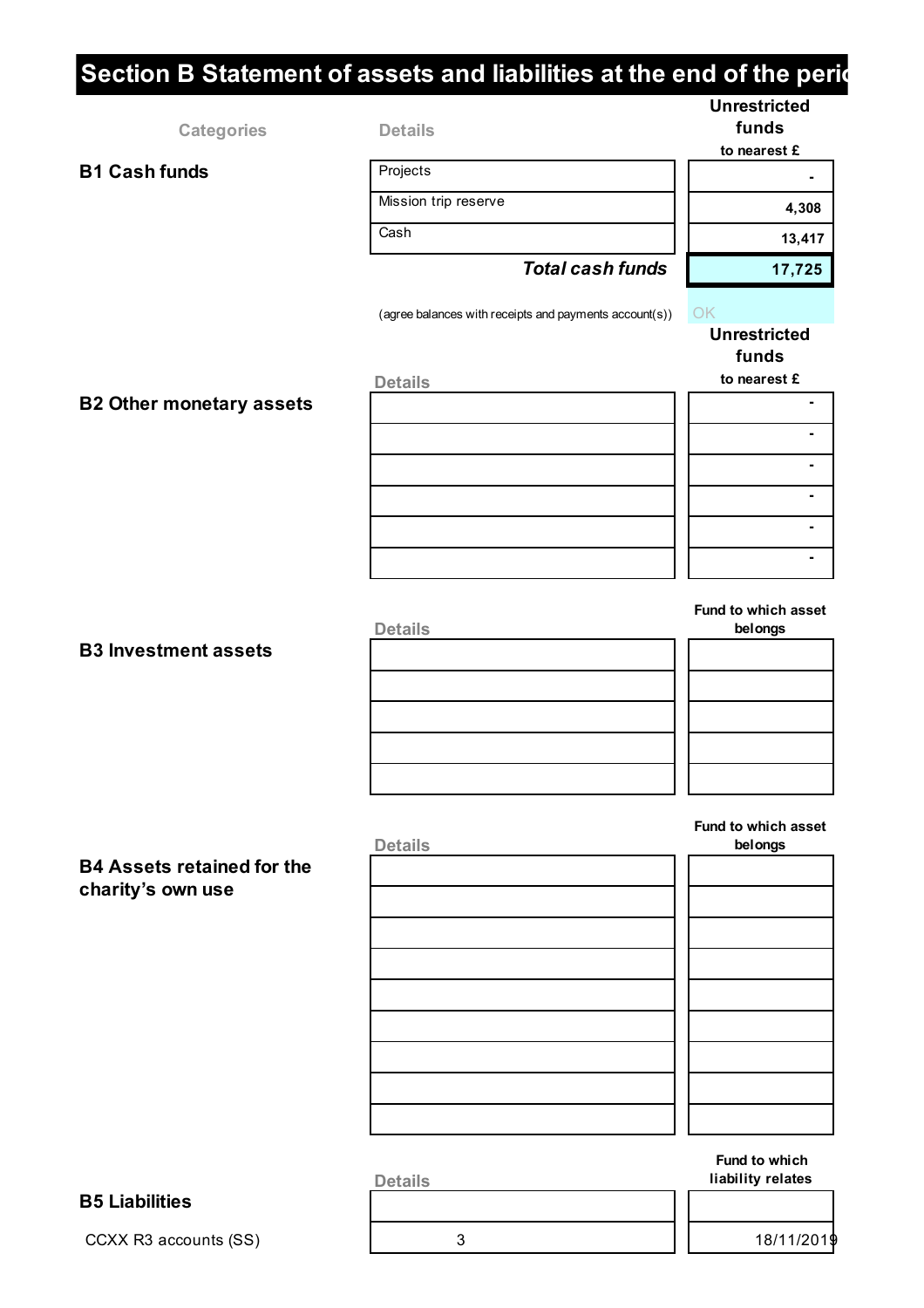

Signed by one or two trustees on behalf of all the trustees Signature Print Name

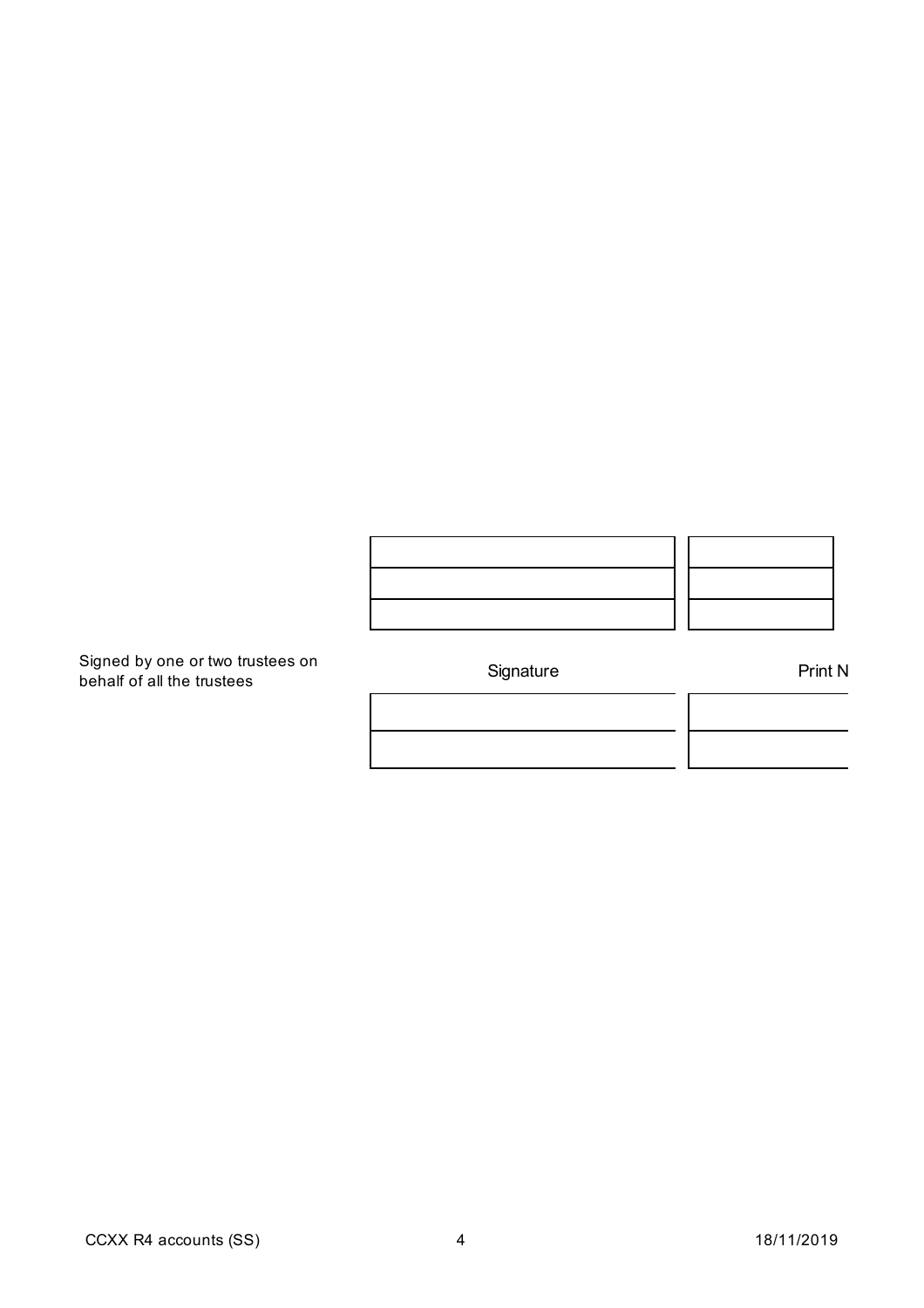| 20,197 | 25,173 |
|--------|--------|
| 4,942  | 218    |
| 15,783 | 15,566 |

| 126    |        |
|--------|--------|
| 111    |        |
| 80     |        |
|        |        |
| 20,197 | 25,173 |
|        |        |
|        |        |
|        |        |

 **-** 

| 14,400 |        |
|--------|--------|
| 2,780  |        |
| 2,700  |        |
|        |        |
|        |        |
| 126    |        |
| 111    |        |
| 80     |        |
|        |        |
| 20,197 | 25,173 |
|        |        |

| 25,139 | 25,391 |
|--------|--------|

| 20, 100 | 20, J |
|---------|-------|
|         |       |
|         |       |
|         |       |
|         |       |
|         |       |
|         |       |
|         |       |

| 5,256  |        |
|--------|--------|
| 1,496  |        |
| 13,880 |        |
| 290    |        |
| 2,328  |        |
| 163    |        |
| 1,701  |        |
| 25     |        |
| 25,139 | 25,391 |
|        |        |

**Total funds Last year**

**1147538**

**unts** 

**No (if any)**

**to the nearest £ to the nearest £**

**CC16a** 31st March 2019 Period end date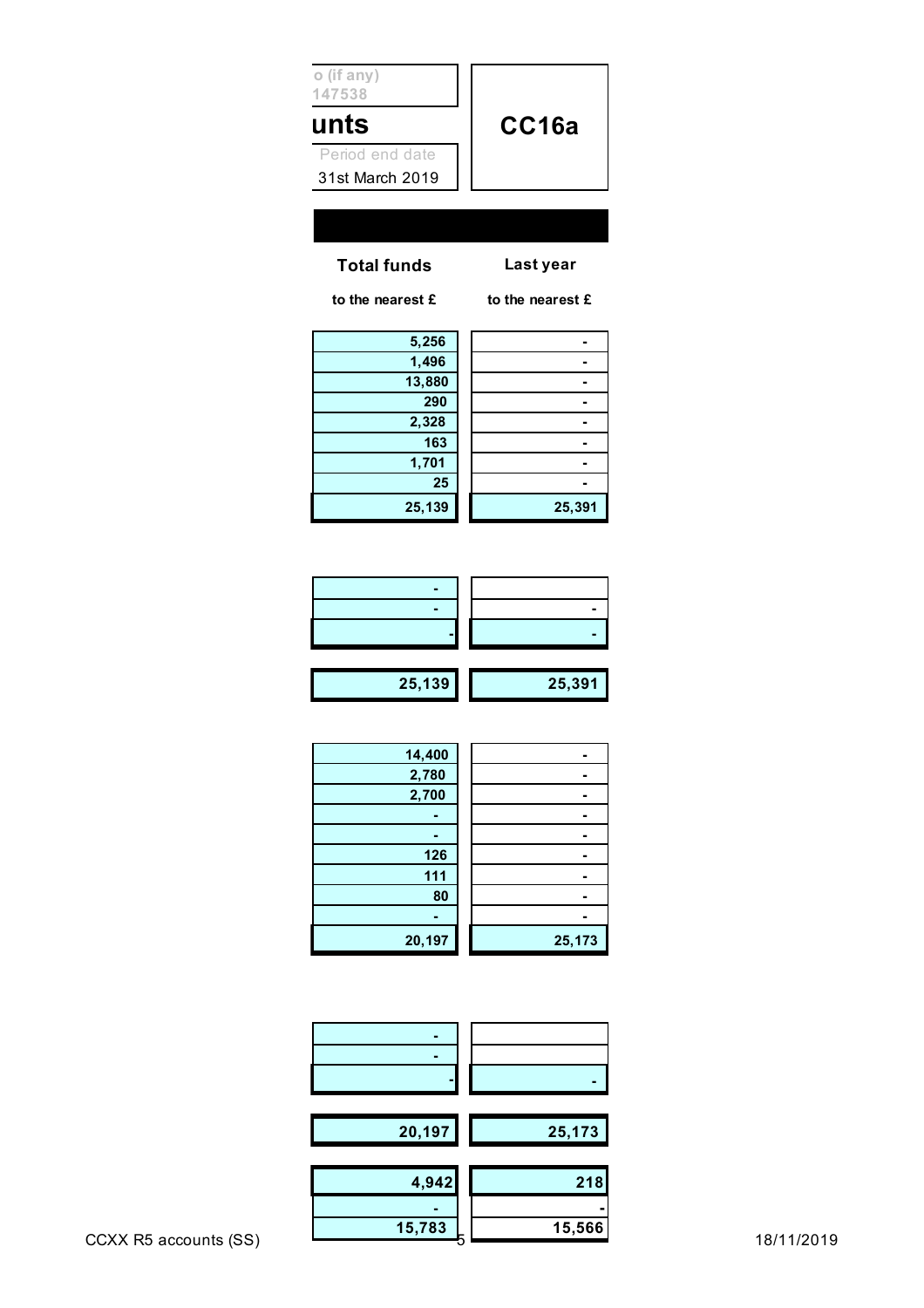| 20,725 | 15,783 |
|--------|--------|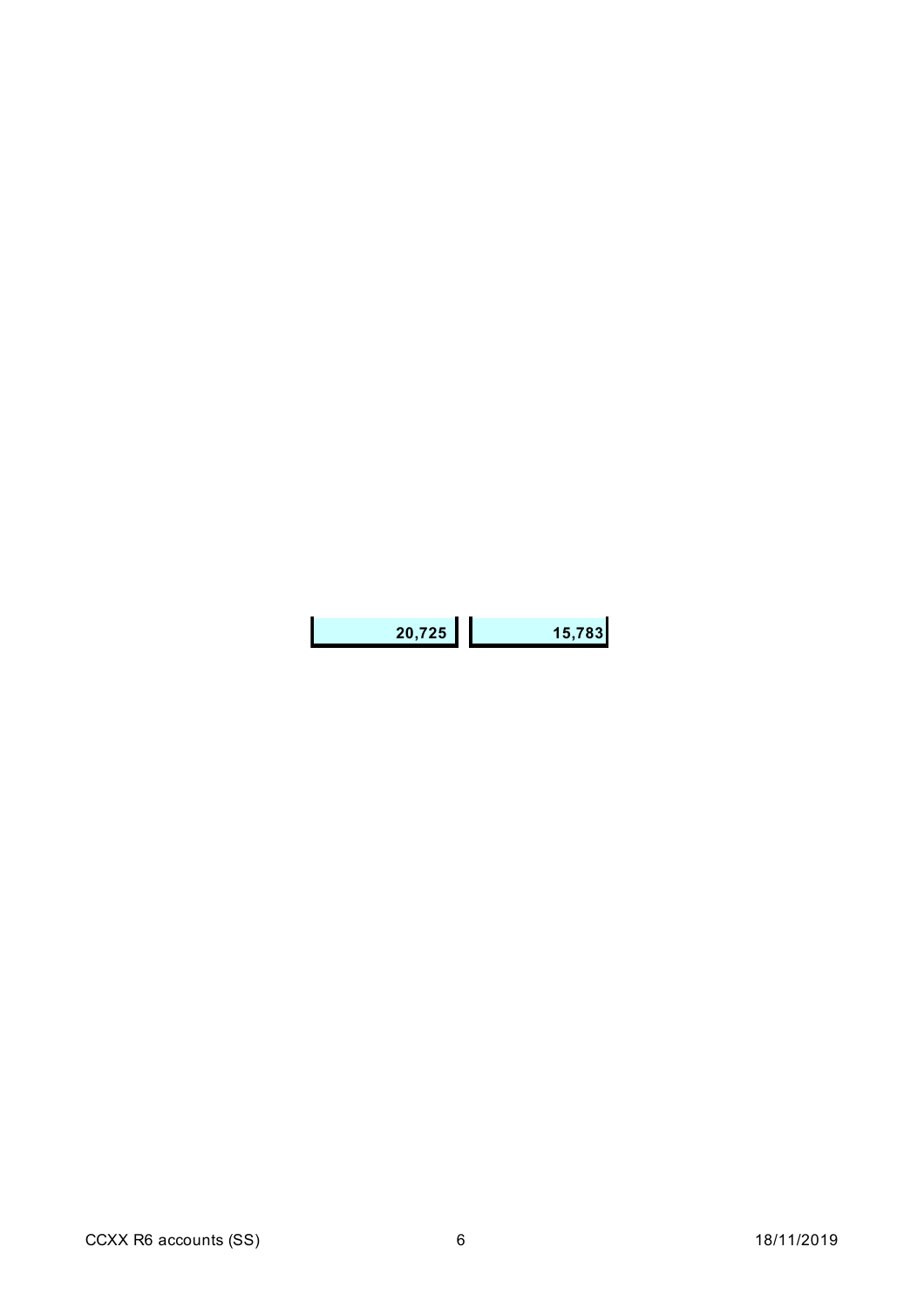| Endowment<br>funds<br>to nearest £<br>$\sim$ | DC                      |  |
|----------------------------------------------|-------------------------|--|
|                                              | <b>Restricted funds</b> |  |
|                                              | to nearest £            |  |
|                                              | 3,000                   |  |
| $\sim$                                       | $\blacksquare$          |  |
| ٠.                                           | $\blacksquare$          |  |
| $\sim$                                       | 3,000                   |  |
|                                              |                         |  |
| OK<br>__<br>$\sim$                           | OK                      |  |

# **Restricted funds Endowment funds**

| to nearest £ | to nearest £ |
|--------------|--------------|
|              |              |
|              |              |
|              |              |
|              |              |
|              |              |

 **- -** 

**Cost (optional) Current value** 

| (optional) |
|------------|
|            |
|            |
|            |
|            |
|            |

| (optional) |  |
|------------|--|
|            |  |
|            |  |
|            |  |
|            |  |
|            |  |

# **Cost (optional) Current value**

| (optional) |
|------------|
|            |
|            |
|            |
|            |
|            |
|            |
|            |
|            |
|            |
|            |

| (optional) |  |
|------------|--|
|            |  |
|            |  |
|            |  |
|            |  |
|            |  |
|            |  |
|            |  |
|            |  |
|            |  |
|            |  |

**When due (optional)**

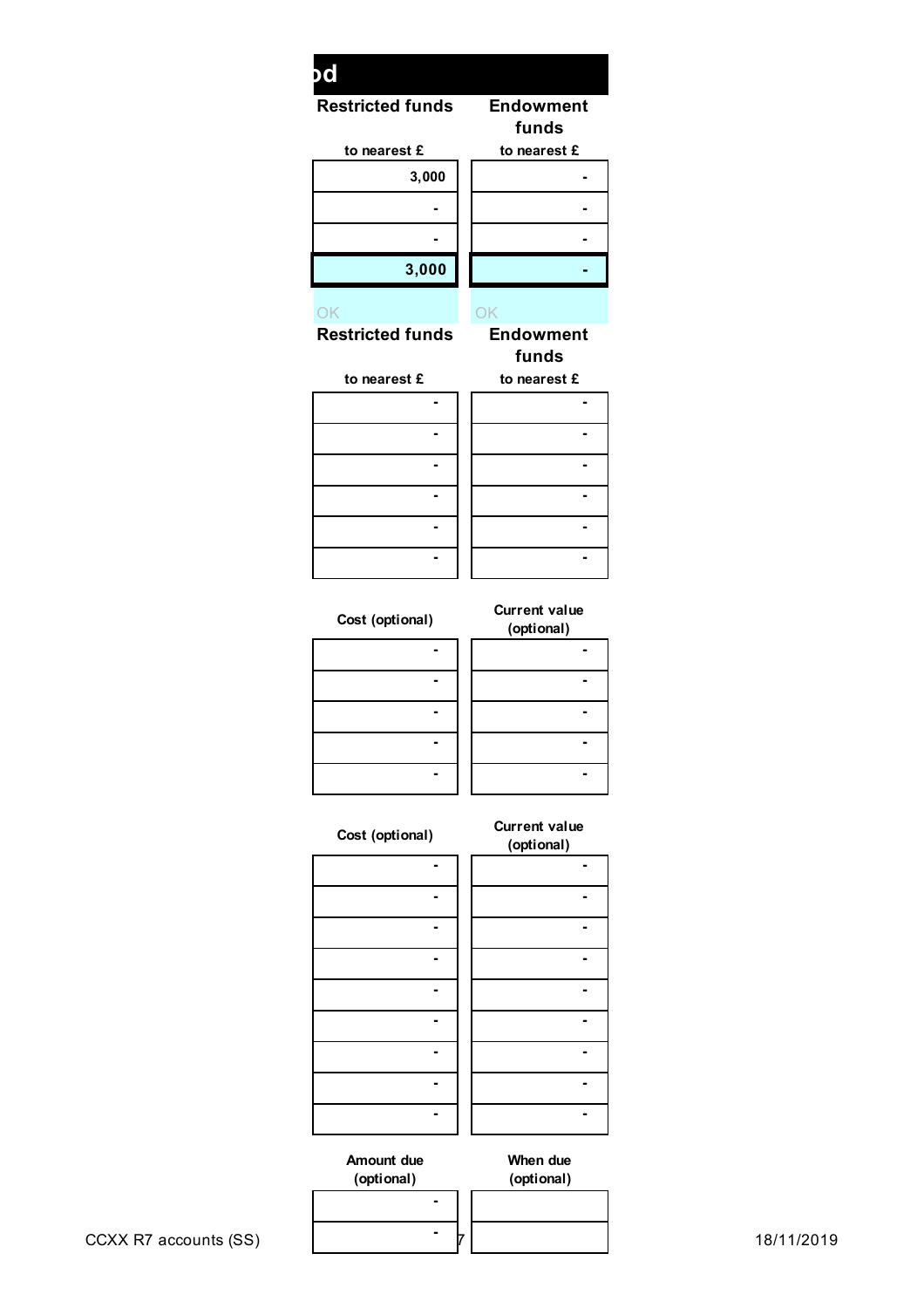# lame Date of approval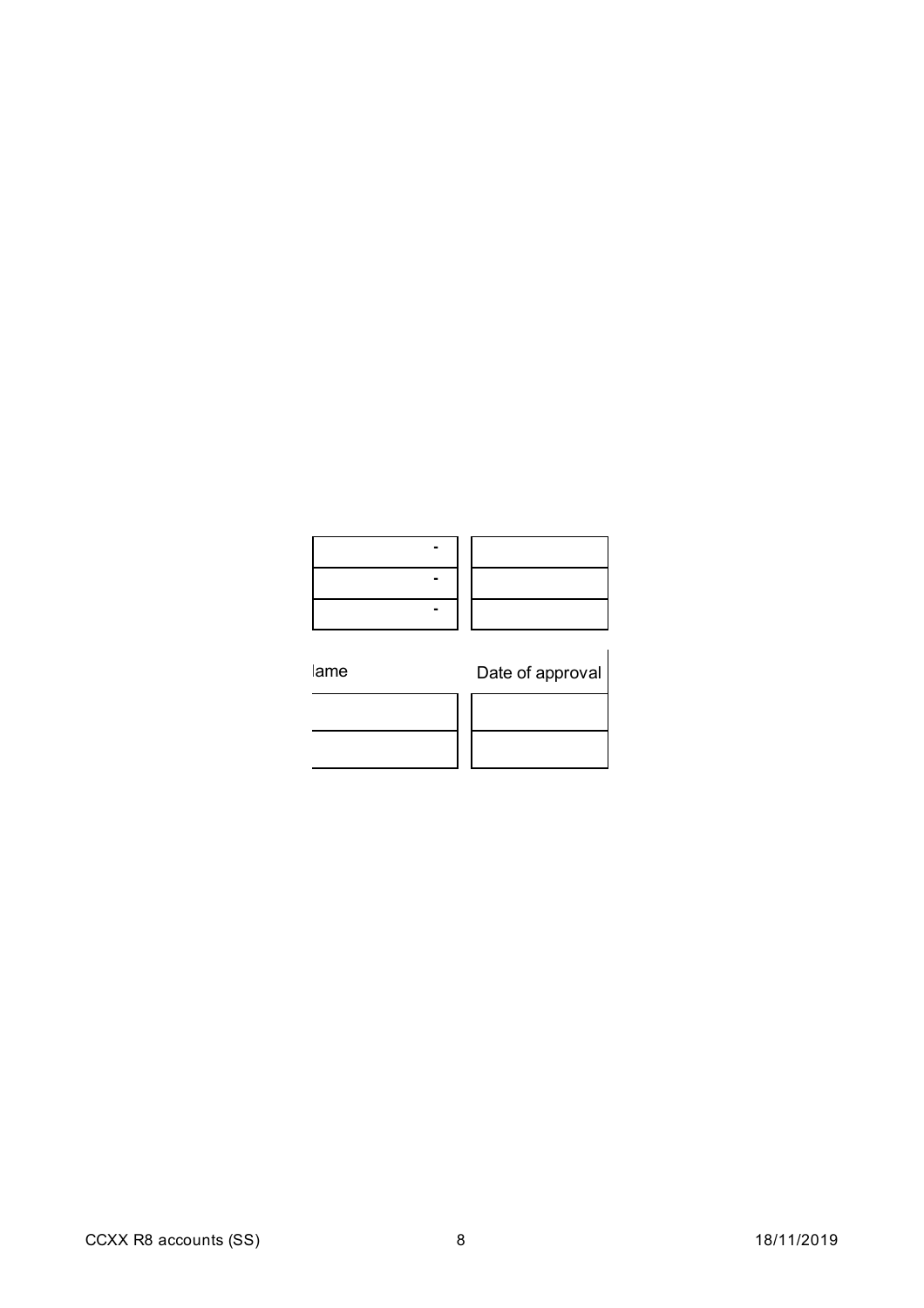| <b>CHARITY</b><br>COMMISSION                                                                     | Independent examiner's report on the<br>accounts                                                                                                                                                                                                                                                                                                                                                                                                                                                                                                                                                                                                                                               |                        |                                                              |  |
|--------------------------------------------------------------------------------------------------|------------------------------------------------------------------------------------------------------------------------------------------------------------------------------------------------------------------------------------------------------------------------------------------------------------------------------------------------------------------------------------------------------------------------------------------------------------------------------------------------------------------------------------------------------------------------------------------------------------------------------------------------------------------------------------------------|------------------------|--------------------------------------------------------------|--|
| <b>Section A</b>                                                                                 | <b>Independent Examiner's Report</b>                                                                                                                                                                                                                                                                                                                                                                                                                                                                                                                                                                                                                                                           |                        |                                                              |  |
| Report to the trustees/<br>members of                                                            | Charity Name<br>India Village Care Ministries                                                                                                                                                                                                                                                                                                                                                                                                                                                                                                                                                                                                                                                  |                        |                                                              |  |
| On accounts for the year<br>ended                                                                | March 2019                                                                                                                                                                                                                                                                                                                                                                                                                                                                                                                                                                                                                                                                                     | Charity no<br>(if any) | 1147538                                                      |  |
| Set out on pages                                                                                 | $1 - 3$                                                                                                                                                                                                                                                                                                                                                                                                                                                                                                                                                                                                                                                                                        |                        | (remember to include the page numbers of additional sheets). |  |
| <b>Respective</b><br>responsibilities of<br>trustees and examiner<br><b>Basis of independent</b> | The charity's trustees are responsible for the preparation of the accounts.<br>The charity's trustees consider that an audit is not required for this year<br>under section 144 of the Charities Act 2011 (the Charities Act) and that an<br>independent examination is needed.<br>It is my responsibility to:<br>examine the accounts under section 145 of the Charities Act,<br>to follow the procedures laid down in the general Directions given by the<br>۰<br>Charity Commission (under section 145(5)(b) of the Charities Act, and<br>to state whether particular matters have come to my attention.<br>۰<br>My examination was carried out in accordance with general Directions given |                        |                                                              |  |
| examiner's statement                                                                             | by the Charity Commission. An examination includes a review of the<br>accounting records kept by the charity and a comparison of the accounts<br>presented with those records. It also includes consideration of any unusual<br>items or disclosures in the accounts, and seeking explanations from the<br>trustees concerning any such matters. The procedures undertaken do not<br>provide all the evidence that would be required in an audit, and<br>consequently no opinion is given as to whether the accounts present a 'true<br>and fair' view and the report is limited to those matters set out in the<br>statement below.                                                           |                        |                                                              |  |
| Independent<br>examiner's statement                                                              | In connection with my examination, no matter has come to my attention<br>(other than that disclosed below *)<br>1. which gives me reasonable cause to believe that in, any material respect,<br>the requirements:<br>to keep accounting records in accordance with section 130 of the<br>Charities Act; and<br>to prepare accounts which accord with the accounting records and<br>comply with the accounting requirements of the Charities Act<br>have not been met; or                                                                                                                                                                                                                       |                        |                                                              |  |
|                                                                                                  | 2. to which, in my opinion, attention should be drawn in order to enable a<br>proper understanding of the accounts to be reached.                                                                                                                                                                                                                                                                                                                                                                                                                                                                                                                                                              |                        |                                                              |  |
|                                                                                                  | * Please delete the words in the brackets if they do not apply.                                                                                                                                                                                                                                                                                                                                                                                                                                                                                                                                                                                                                                |                        |                                                              |  |
| Signed:                                                                                          |                                                                                                                                                                                                                                                                                                                                                                                                                                                                                                                                                                                                                                                                                                | Date:                  | 12/11/2019                                                   |  |
| Name:                                                                                            | Mr Michael Edward Jefferis                                                                                                                                                                                                                                                                                                                                                                                                                                                                                                                                                                                                                                                                     |                        |                                                              |  |
| Relevant professional<br>qualification(s) or body<br>(if any):                                   |                                                                                                                                                                                                                                                                                                                                                                                                                                                                                                                                                                                                                                                                                                |                        |                                                              |  |